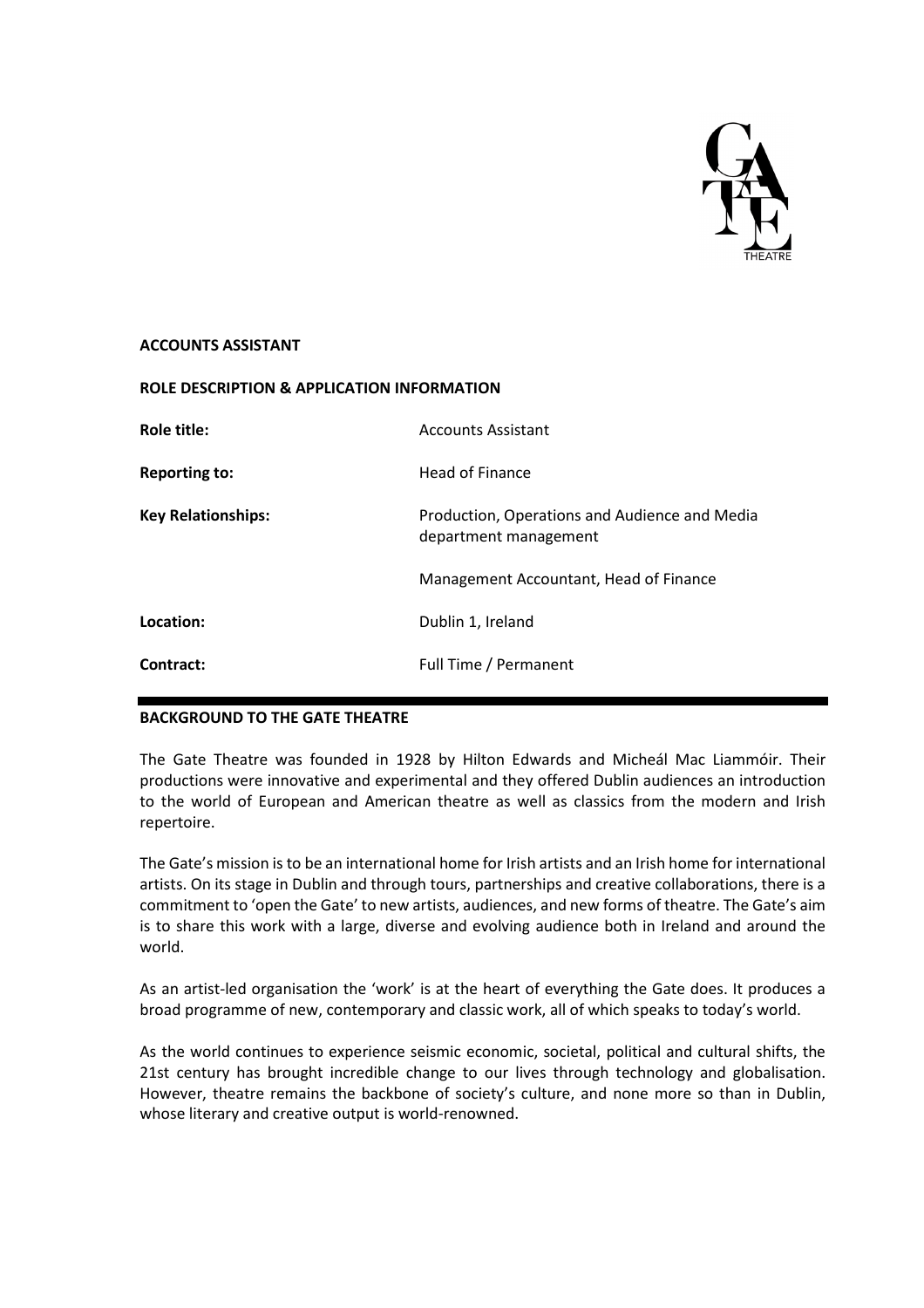#### **Principles of the Gate's Vision:**

- An Irish home for international artists and an international home for Irish artists with a network of international partnerships and collaborations - a creative leader on the world stage.
- A global world-class theatrical powerhouse producing an annual programme of original work, attracting a diverse and broad audience.
- A space for the world's greatest artists to meet, collaborate and exchange ideas through local, national and international encounters both on and off-stage.
- A platform to launch the next generation of artists on the world stage, and to nurture these artists through mentoring and development, producing their work both at the Gate and internationally.

# **PURPOSE OF THE ROLE**

The Accounts Assistant supports the Management Accountant and Head of Finance in the delivery of accurate and timely financial information to Budget Holders, the Board and Stakeholders. The role supports the business with the provision of financial information and process requirements e.g. the PO process and expense claim process.

## **RESPONSIBILITIES**

#### Accounts Payable

Co-ordinating the Purchase to Pay Process including:

- Processing Purchase orders
- Matching invoices to Purchase Orders
- Processing Invoices
- Preparing Payment Runs
- Managing Foreign Payments
- Managing Supplier Queries
- Supplier Statement Reconciliation

#### Expenses & Corporate Cards

• Processing all Corporate Procurement and Credit Card transactions in line with policy and practice

#### General Ledger

- Complete Bank Reconciliation in a timely manner
- Complete Balance Sheet Reconciliation in a timely manner

#### Payroll

- Reconciling monthly PAYE returns on ROS
- Input Weekly Payroll information from the Data Input Register to the SAGE Payroll System
- First line data validation to reconcile the input register and sage reports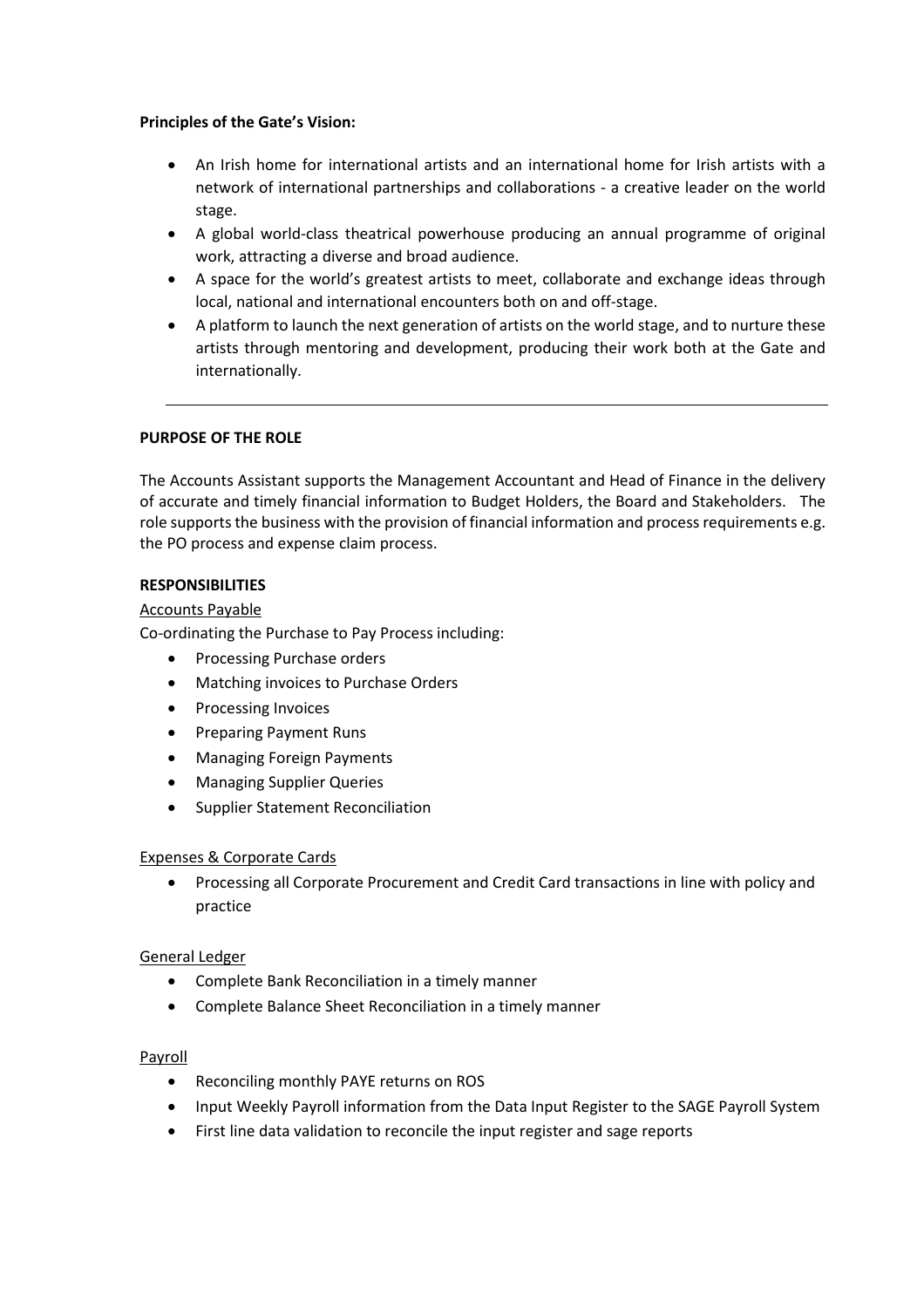## Analysis, Reporting & Audit

- Support the Head of Finance and Management Accountant with data gathering and processing related to internal and external Audits
- Ad-hoc reporting and anlysis as required

# Data Management & Systems

- Maintaining the General Leger on Accounts System
- Support the Head of Finance and Management Accountant with new systems implementation
- Maintain files and records up to date and current in an easily accessible format
- Managing Data in line with GDPR

# Policy and Procedure

- Assist with the implementation of new policies and procedures
- Providing advice and support to non-financial staff on finance systems and processes

# **PERSON SPECIFICATION**

## **Skills and Technical**

## **Essential**

- A minimum of two years experience in a similar role
- Advanced Excel Skills
- Experience working with a Finance System
- Working knowledge of ROS and Revenue Statutory Returns
- Experience processing weekly payroll in a timely and efficient manner
- Experience of SAGE or other payroll system
- Experience reconciling and processing pension payments

# **Desirable**

- Studying for or part qualified AAT , ACCA/ CIMA or equivalent
- IPASS Qualified
- Knowlede of Charities SORP / experience of working with a Charity
- Knowledge of FRS102
- Knowledge of VAT Partial Exemption
- Knowledge of Office 365: Teams and Sharepoint
- Experience of working in an SME
- Experience of Sage 50 or TASbooks
- Experience of implementing finance systems

# **Key Compentencies and behaviours**

- Strong analytical and problem solving aptitude
- Excellent accruacy and attention to detail
- Results driven with an output and delivery focus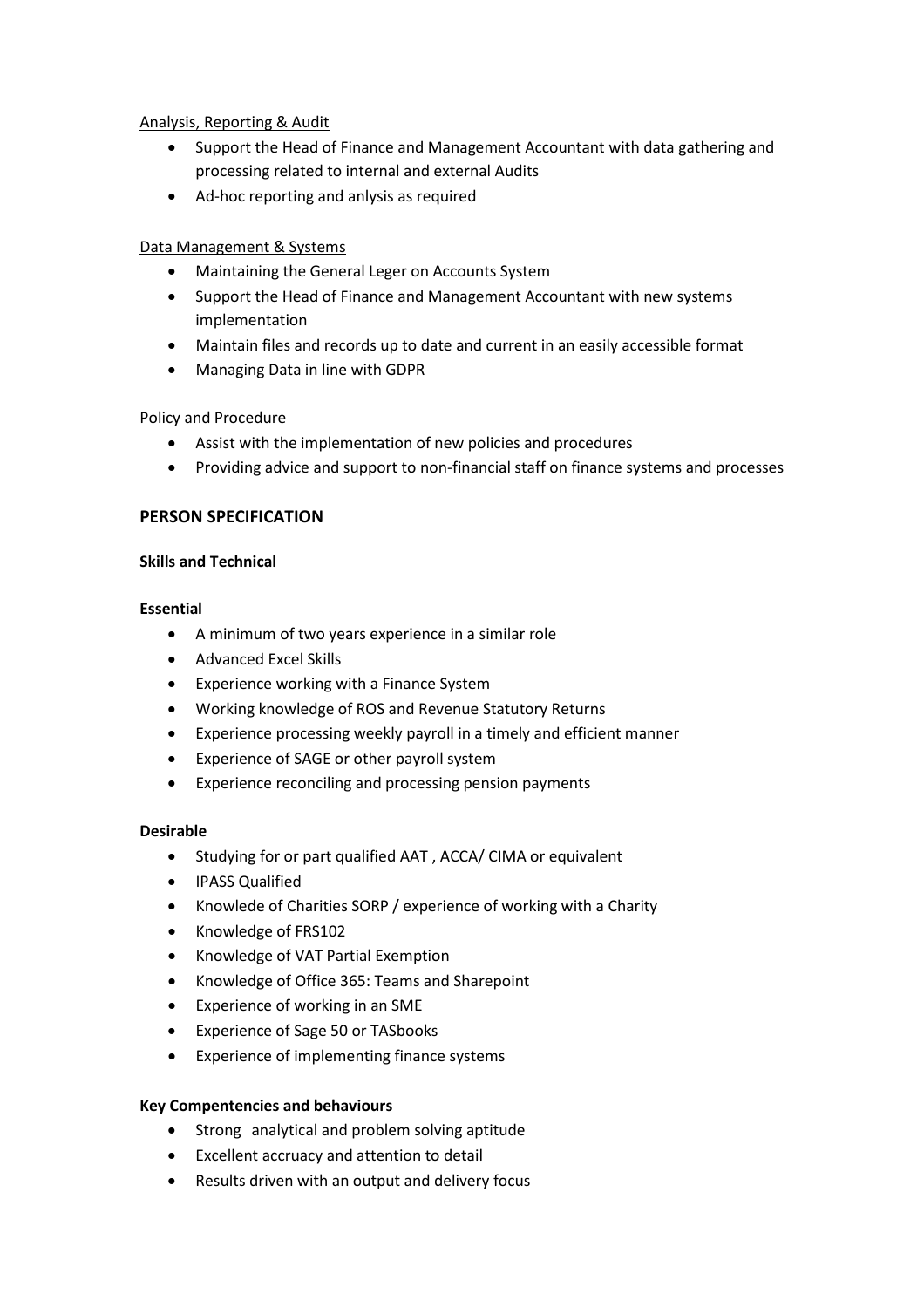- Ability to prioritise and work to multiple deadlines at the same time
- Excellent written and verbal communication
- Team player and customer focussed
- Honesty, Integrity and confidentiality

*This job description is a guide to the nature of the work required of the role, it is not an exhaustive list of duties and your line manager may, at any time, allocate other tasks which are of a similar nature or level.*

*The Gate is an equal opportunities employer and value diversity. We encourage applicants from different backgrounds and different experience* 

## **TERMS & CONDITIONS**

**Salary:** Commensurate with experience

**Working Days and Hours:** 

**The standard hours for the role are: 10am to 6pm, net working hours 37.5. Due to the nature of the role some work may be required outside these hours.**

**The standard working days for the role are Monday to Friday, some weekend work maybe required**